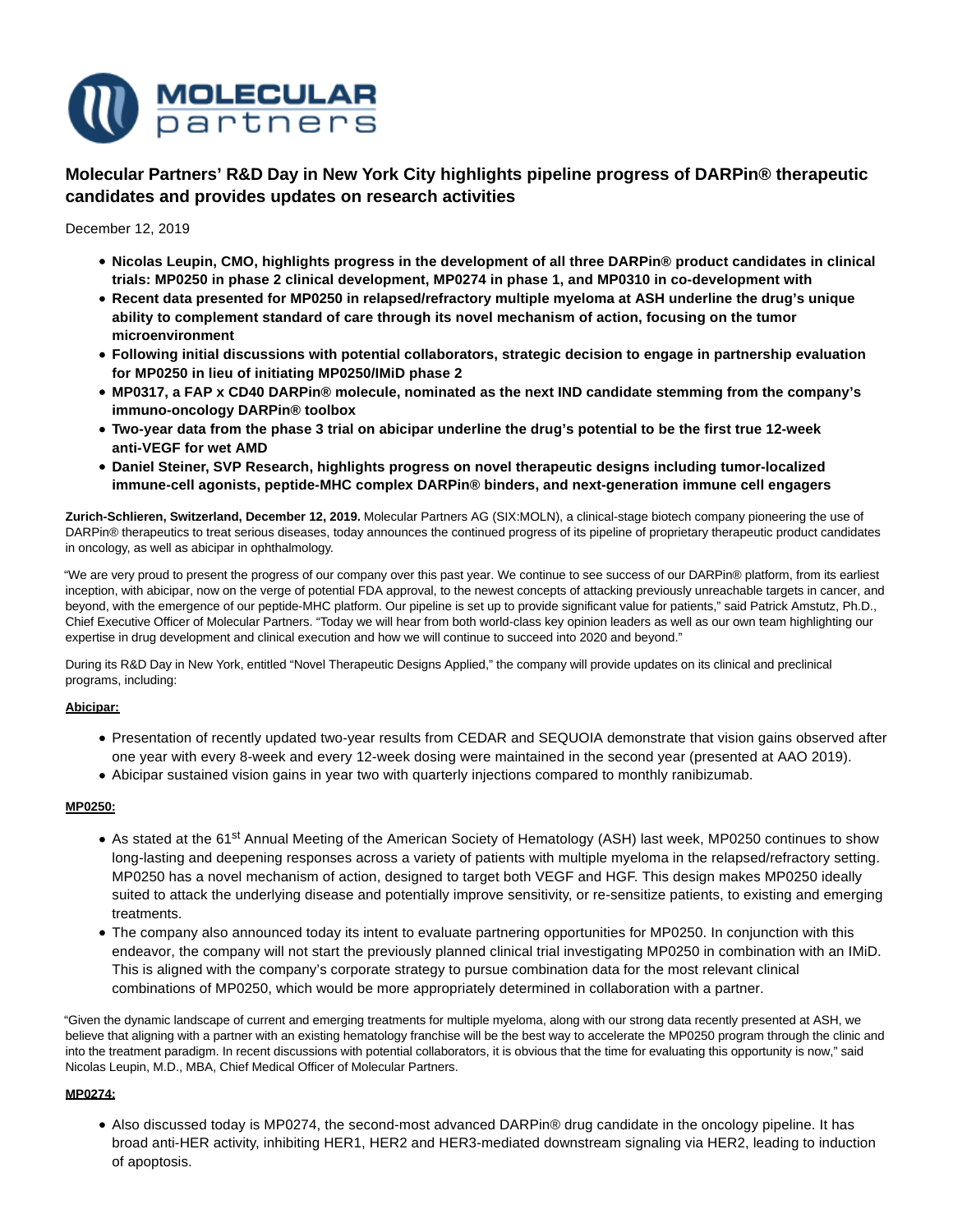- The company continues to enroll patients and explore dosing in a phase 1 study.
- Current dose levels are presently up to 8mg/kg, and initial data is anticipated in H1 2020.

### **MP0310 (AMG 506):**

- MP0310 is a multi-domain DARPin® targeting FAP x 4-1BB, designed to activate immune cells specifically in the tumor and not in the rest of the body, potentially delivering greater efficacy with fewer side effects. Preclinical studies of MP0310 have demonstrated immune T-cell activation restricted to solid tumor tissues, and strong CD8 T-cell activation and expansion in vitro and in vivo.
- The initial phase 1 study, being conducted by Molecular Partners, was initiated in mid-2019, and dose escalation is underway. Current clinical timelines are on track with initial data expected in H2 2020. In collaboration with Amgen, the clinical program is then expected to expand into additional combination cohorts, to be conducted by Amgen.

Beyond these clinical updates, the company will also detail its growing preclinical pipeline, including the data on FAP x CD40, now designated MP0317, a second multi-specific preclinical DARPin® designed for localized activation. In addition to these updates, the company will highlight advances in the DARPin® discovery platform, including the advent of peptide-MHC targeting and next-generation T-cell engagers.

In addition to an overview of the Molecular Partners clinical and preclinical pipeline, the R&D Day will feature presentations by the following experts:

- Jeremy Wolfe, Practicing Ophthalmology Specialist
- Stefan Knop, Department Head Hematology, University of Würzburg, Germany
- Jordi Rodon, Associate Professor, Department of Investigational Cancer Therapeutics, MD Anderson Cancer Center

#### **Logistics**

The R&D Day for institutional investors, sell-side analysts, investment bankers, and business development professionals will take place at The Yale Club, 50 Vanderbilt Avenue, New York City, from 7:30 am – 10:00 am EST. To RSVP email Seth Lewis at seth.lewis@molecularpartners.com. Breakfast starts at 7:30 am EST. The presentations will begin at 8:00 am, followed by a Q&A session.

## **Audio webcast**

The event will b[e webcast live a](https://services.choruscall.com/links/moln191212.html)nd will be made available on the [company's website u](https://www.molecularpartners.com/)nder th[e Investors s](http://investors.molecularpartners.com/investor-and-scientific-documents/presentations/)ection. The replay will be available for 90 days following the presentation.

## **Financial Calendar**

|           | <b>February Publication</b> |
|-----------|-----------------------------|
| 6, 2020   | of Full-year                |
|           | Results                     |
|           | 2019                        |
|           | (unaudited)                 |
| April 29, | Annual                      |
| 2020      | General                     |
|           | Meeting                     |

#### [http://investors.molecularpartners.com/financial-calendar-and-events/](http://pr.report/HpJ5wK9-)

### **About the DARPin® Difference**

DARPin® therapeutics are a new class of protein therapeutics opening an extra dimension of multi-specificity and multi-functionality. DARPin® candidates can engage more than five targets, offering potential benefits over those offered by conventional monoclonal antibodies or other currently available protein therapeutics. The DARPin® technology is a fast and cost-effective drug discovery engine, producing drug candidates with ideal properties for development and very high production yields.

With their low immunogenicity and long half-life in the bloodstream and the eye, DARPin® therapeutics have the potential to advance modern medicine and significantly improve the treatment of serious diseases, including cancer and sight-threatening disorders. Molecular Partners is partnering with Allergan to advance clinical programs in ophthalmology and is advancing a proprietary pipeline of DARPin® drug candidates in oncology and immuno-oncology. The most advanced global product candidate in partnership with Allergan is abicipar, a molecule for which phase 3 data have been filed to the respective regulators in both the US and in Europe. Several DARPin® molecules for various ophthalmic indications are also in preclinical development. The most advanced DARPin® therapeutic candidate wholly owned by Molecular Partners, MP0250, is in phase 2 clinical development for the treatment of hematological tumors. MP0274, the second-most advanced DARPin® candidate owned by Molecular Partners, binds to Her2 and inhibits downstream signaling, which leads to induction of apoptosis. MP0274 is currently in phase 1. The company's lead immuno-oncology product candidate MP0310 is a FAP x 4-1BB multi-DARPin® therapeutic candidate designed to locally activate immune cells in the tumor by binding to FAP on tumor stromal cells (localizer) and co-stimulating T cells via 4-1BB (immune modulator). Molecular Partners has closed a collaboration agreement with Amgen for the exclusive clinical development and commercialization of MP0310. The molecule has entered in phase 1 of clinical development in H2 2019. Molecular Partners is also advancing a growing preclinical and research pipeline in immuno-oncology that features its "I/O toolbox" and additional development programs such as novel therapeutic designs to target peptide-MHC complexes. DARPin® is a registered trademark owned by Molecular Partners AG.

#### **About Molecular Partners AG**